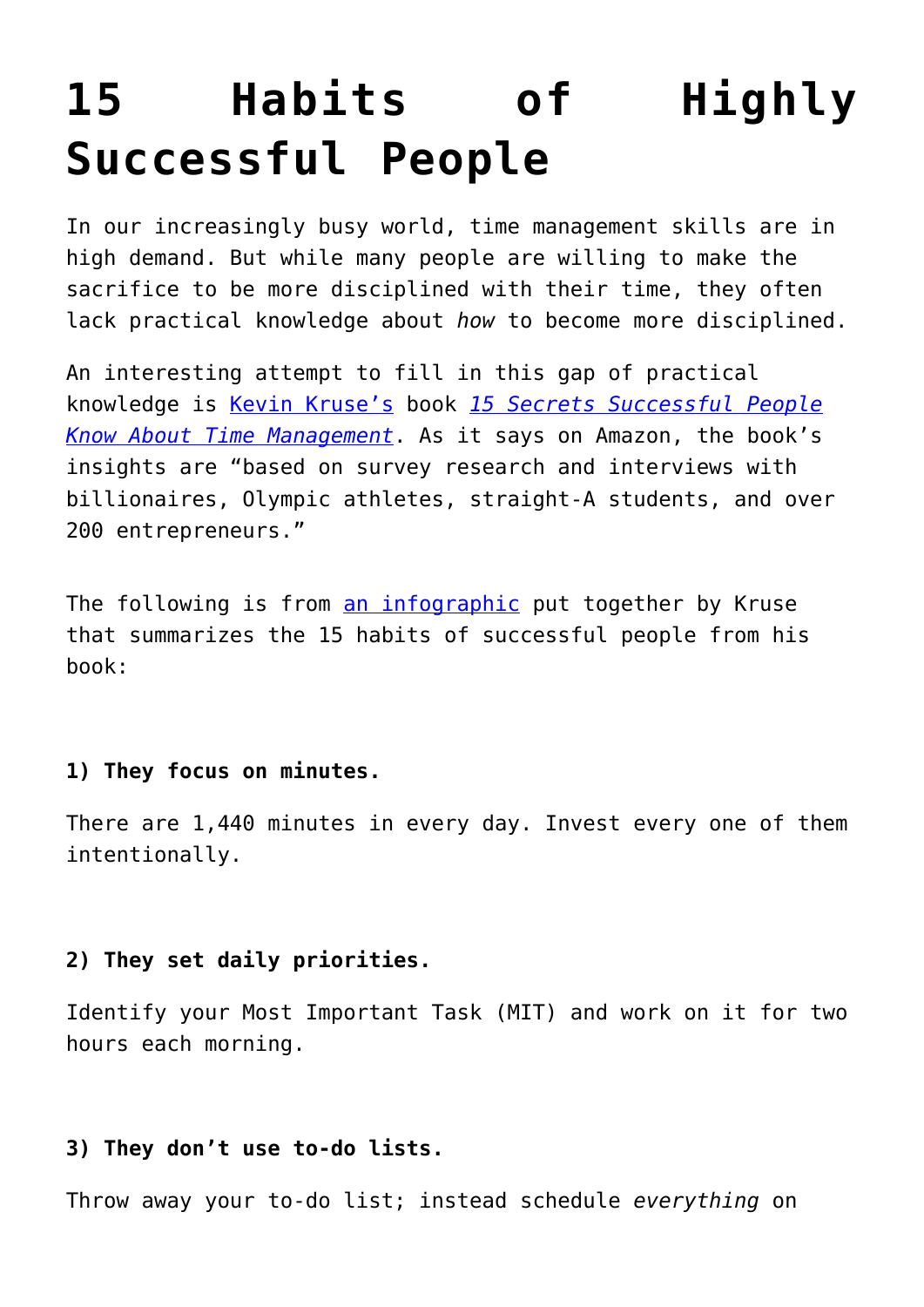your calendar.

#### **4) They beat procrastination with time travel.**

Your future-self can't be trusted. What can you do now to make sure your future-self does the right thing?

# **5) They make it home for dinner.**

There will always be more that can be done. Time-block your priorities and end the day guilt-free.

#### **6) They use a notebook.**

Capture everything in your notebook so your mind can stay carefree; move to-do's to the calendar.

## **7) They only check email three times a day.**

Don't let email or social media interrupt your flow; schedule times to read and respond to email.

#### **8) They avoid meetings at all costs.**

Don't hold meetings. If you have to, keep them short and make everybody stand up.

## **9) They say "no" to almost everything.**

Every "yes" is actually a "no" to something else. Say no to everything outside of your goal areas.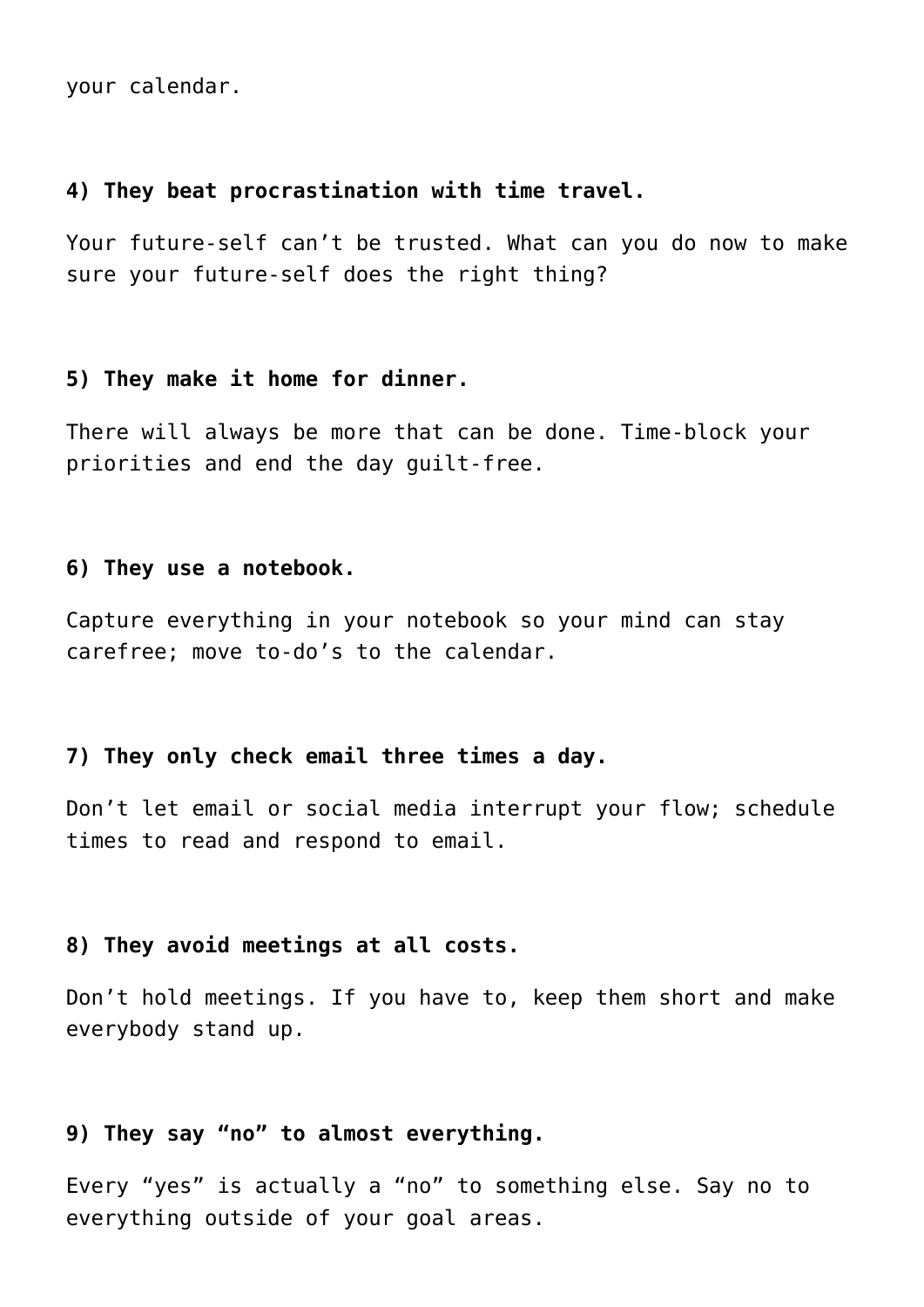#### **10) They follow the 80/20 rule.**

80% of outcomes come from only 20% of activities. Identify the 20% and ignore the rest.

#### **11) They delegate or outsource almost everything.**

Identify your unique ability, utilize it, and outsource everything else.

#### **12) They have work themes for days of the week.**

Create a set day of the week schedule to focus on major areas; batch your tasks during the day.

#### **13) They touch things only once.**

If something will take less than 10 minutes to complete, do it immediately.

## **14) They have a consistent morning ritual.**

Wake up early and give yourselves 60-minutes for mental, physical and spiritual health.

## **15) They don't think about time; they focus on energy.**

Maximize your energy to maximize productivity. Focus on sleep, diet, exercise and short breaks throughout the day.